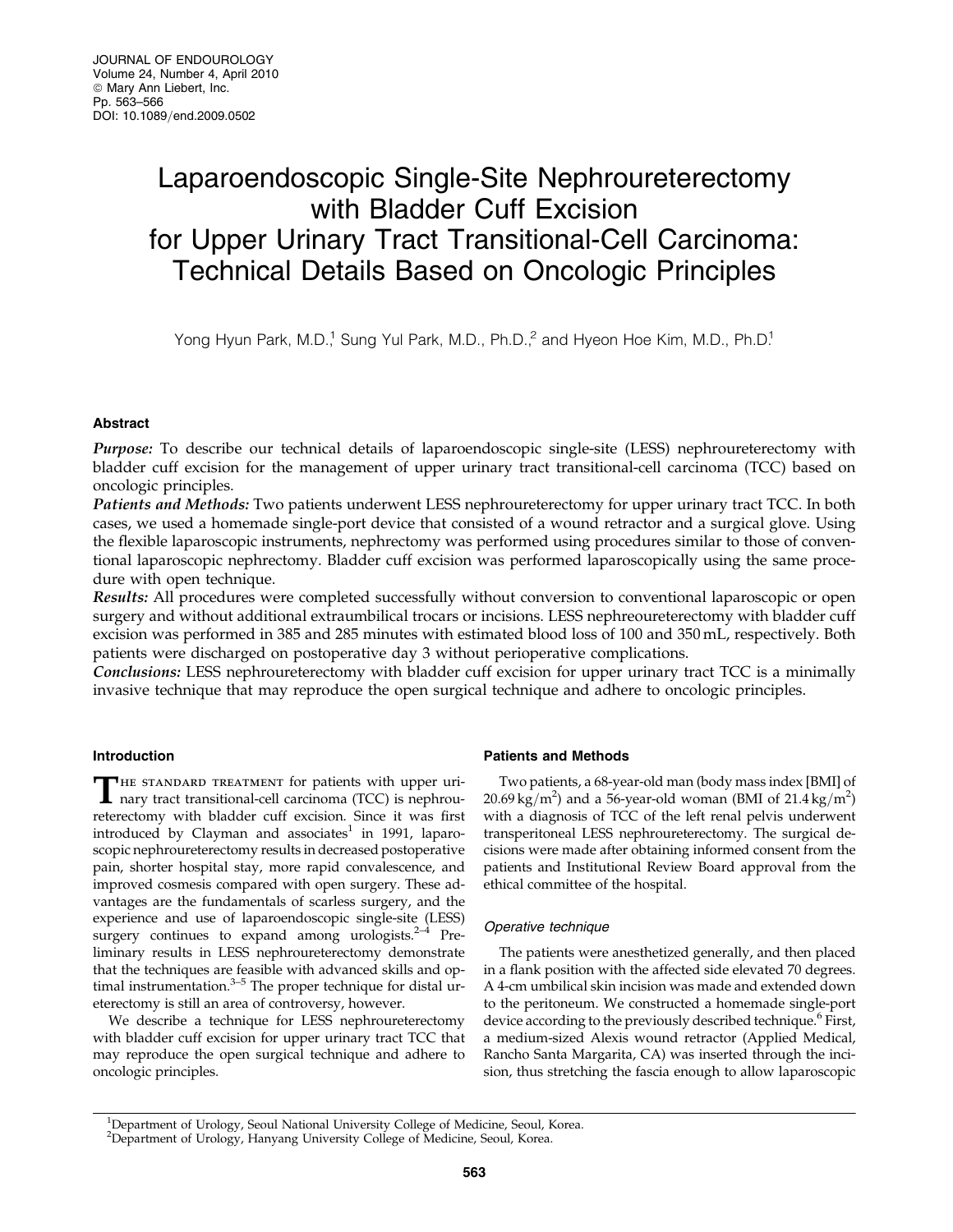

FIG. 1. Homemade single-port device used in laparoendoscopic single-site nephroureterectomy.

instruments to pass into the abdomen. A single-port device was made by attaching a size  $6 \frac{1}{2}$  surgical glove to the opening of the port, and then securing four trocars to the fingers of the glove using rubber bands. The glove was fixed to the outer ring of the wound retractor followed by insufflation of the peritoneum with  $14 \text{ mm Hg CO}_2$  (Fig. 1). Possible instability was prevented by folding the lower end of the glove with Alexis wound retractor together several times to reduce the distance between the trocar and the incision.

Using flexible laparoscopic instruments (Covidien, Norwalk, CT, and CambridgeEndo, Framingham, MA), the LESS nephrectomy was performed in the same process as conventional laparoscopic nephrectomy. After the incision of the line of Toldt was made, we proceeded with the dissection medially until the hilum was exposed. The renal artery was first ligated with titanium clips, and then the renal vein was transected using Hem-o-lok clips or an endovascular stapler. After complete freeing of the kidney, the distal ureter was clipped without transection and dissected as low as possible until reaching the level of bifurcation of the common iliac artery.

After the nephrectomy was completed, we changed the position of the patients to a supine position with a 30-degree Trendelenburg decline and the affected side elevated slightly to perform the distal ureterectomy. After the ureter was retracted, the ureter was dissected caudally until the detrusor muscle fibers at the ureterovesical junction were reached, and then clipped 1 cm above the ureterovesical junction. Two stay stitches were placed in the bladder cuff just at the edges of the dissected detrusor muscle using a 3-0 polyglactin suture.

The intramural distal ureter was fully mobilized, the bladder was opened, and the ipsilateral ureteral orifice was taken out, including a 1-cm bladder cuff using flexible laparoscopic endoshears. The bladder opening was exposed by pulling the stay stitches and thereafter closed using a conventional rigid needle driver and dissector in one layer with 2-0 polyglactin interrupted sutures prepared with a Hem-olok clip and LapraTy clip at the terminal end (Fig. 2). After the suture was passed, additional Hem-o-lok and LapraTy clips were used to secure the suture.

Urinary leakage was examined and then excluded after filling the bladder with 200 mL saline. The specimen was en-



FIG. 2. The opened bladder (A, white arrow) was closed in one layer with a 2-0 polyglactin suture using a conventional rigid needle driver (B).

trapped within the laparoscopic bag and retrieved through the umbilical incision without morcellation (Fig. 3). The incision was closed with a subcuticular absorbable suture (Fig. 4).

# **Results**

Both LESS nephroureterectomies were completed successfully without additional extraumbilical trocars or conversion to conventional laparoscopic or open surgery. Table 1 shows the perioperative data of the patients.

The 56-year-old woman had a 1.5-cm left renal pelvic enhancing mass. The total operative time was 385 minutes (time for nephrectomy, 145 min; time for bladder cuff excision, 240 min); estimated blood loss was 100 ml, and postoperative hospital stay was 3 days. Cystography performed 3 days after surgery showed no urine leakage; after cystography, the urethral Foley catheter was removed. Histopathologic examination revealed  $pT_1$  and grade 3 TCC with a negative surgical margin at the distal edge of the bladder cuff.

The 68-year-old man had a 4.0-cm left renal pelvic mass with multiple small para-aortic lymph nodes. LESS nephroureterectomy with bladder cuff excision and para-aortic lymph node dissection (Fig. 5) was performed in 285 minutes (time for nephrectomy, 175 min; time for bladder cuff excision,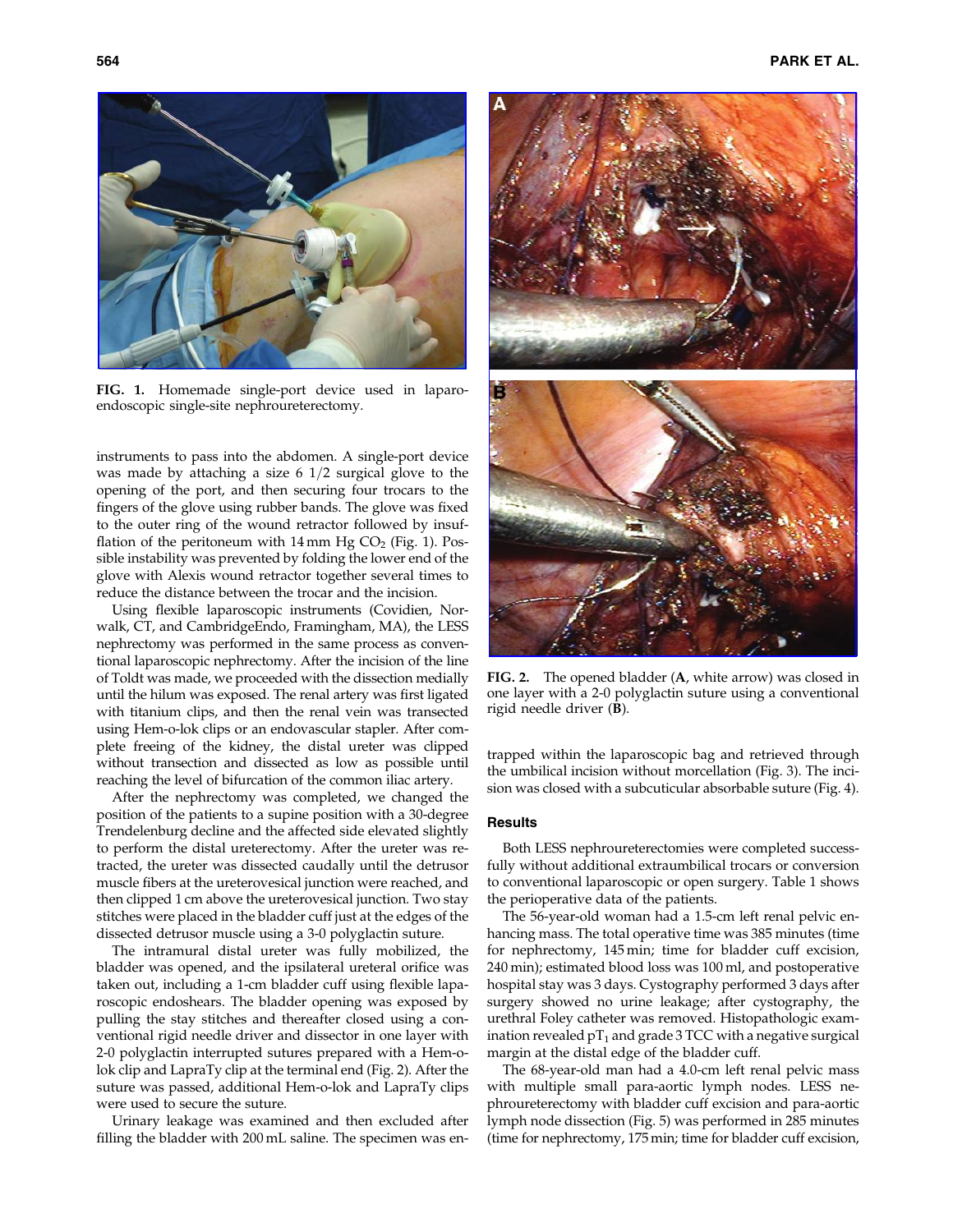

FIG. 3. The removed specimen (A) with a well-circumscribed bladder cuff (B).

110 min) with estimated blood loss of 350 mL. In this case, the time for nephrectomy was longer than the first case because of the para-aortic lymph node dissection. The urethral Foley catheter was removed on postoperative day 7 after cystography confirmed absence of urine leakage. Histopathologic examination revealed a negative margin  $pT_3$  and grade 3 TCC with no lymph node metastasis in eight lymph nodes retrieved.

Table 1. Perioperative Data of the Patients

|                                | Patient 1 | Patient 2 |
|--------------------------------|-----------|-----------|
| Age (years)                    | 56        | 68        |
| Sex                            | Female    | Male      |
| Body mass index $(kg/m^2)$     | 21.4      | 20.7      |
| Previous operation             |           |           |
| Incision length (cm)           | 4         | 4.5       |
| Total operative time (minutes) | 385       | 285       |
| Nephrectomy                    | 145       | 175       |
| Bladder cuff excision          | 240       | 110       |
| Estimated blood loss (mL)      | 100       | 350       |
| Pain score (VAS)               |           |           |
| At 1 day                       | 6         | 5         |
| At 3 days                      | 2         | 2         |
| Hospital stay (days)           | 3         | 3         |
| Foley catheter removal (days)  | 3         | 7         |
| Complications                  |           |           |

VAS = visual analog scale.

# Discussion

During the past several decades, minimally invasive surgery, including conventional laparoscopic surgery or LESS, has been used increasingly in the management of various urologic diseases. The goal of conventional laparoscopic surgery or LESS is to reproduce open surgical techniques in a minimally invasive manner. Because LESS is a novel technique, however, there are few literary reports about its application in malignancy.

There have been several reports that mention LESS nephroureterectomy for upper urinary tract TCC.<sup>3-5</sup> They only reported, however, the lists and surgical outcomes of the various LESS procedures they performed $3,4$  or their procedure for the distal ureter is either not well described or done in an open fashion, which maintains the advantages of our study. To our knowledge, this is the first published report concerning the technical details of LESS nephroureterectomy with bladder cuff excision for the management of upper urinary tract TCC. These preliminary data demonstrate that LESS nephroureterectomy with bladder cuff excision is feasible,



FIG. 4. Postoperative view of the wound.



FIG. 5. Intraoperative view after lymph node dissection.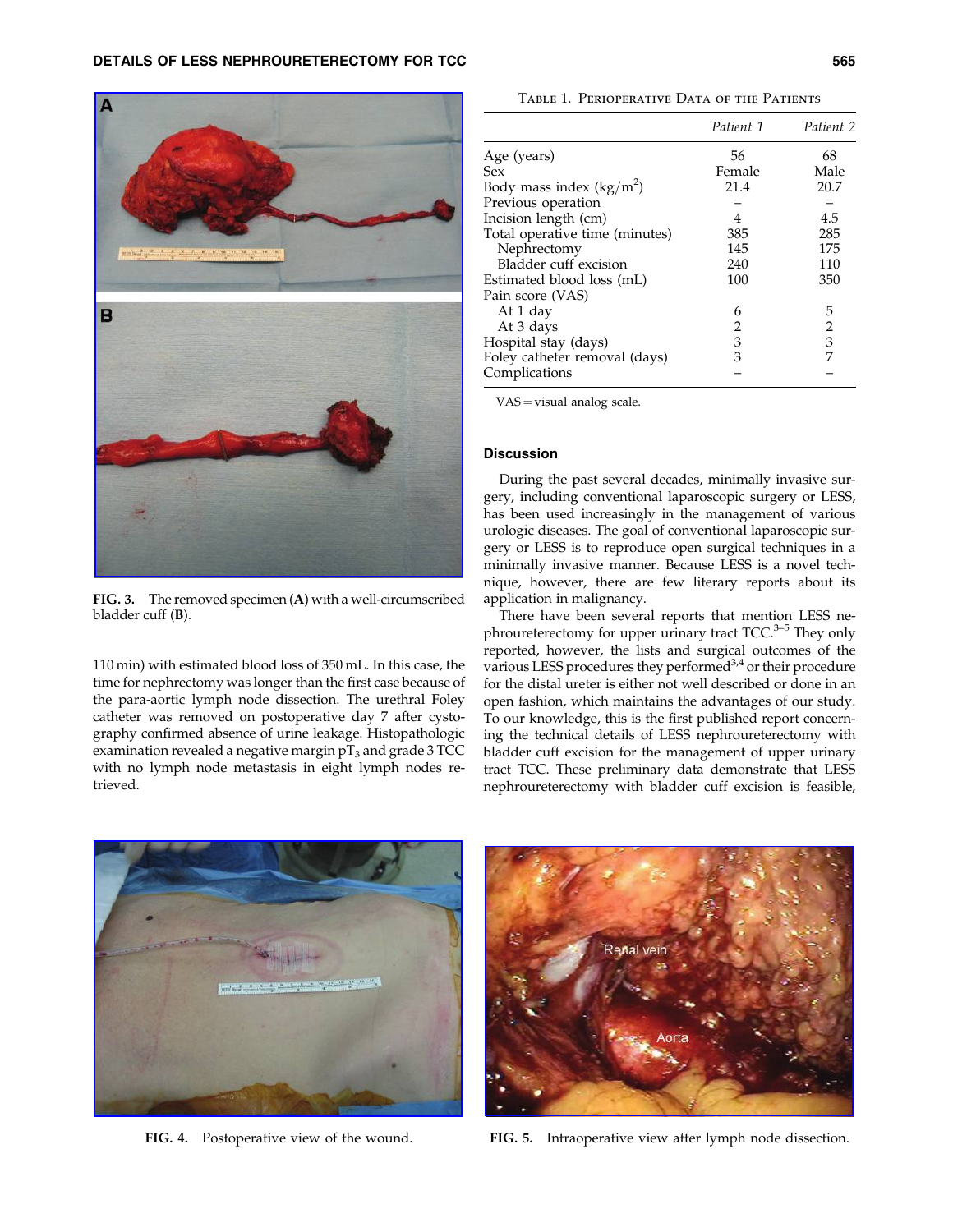safe, and based on the same oncologic principles as open surgical technique.

The principle of surgical treatment for upper urinary tract TCC is nephroureterectomy with en bloc excision of bladder cuff. Standard oncologic protocol necessitates resection of a 1 cm bladder cuff around the ipsilateral ureteral orifice to excise and completely remove the distal intravesical ureter. There are still concerns, however, regarding the optimal technique of bladder cuff excision. In an attempt to adhere to these oncologic principles, a variety of techniques have been used when performing distal ureterectomy and bladder cuff excision, including cystoscopic resection of the ureteral orifice (pluck technique), $\frac{7}{7}$  cystoscopic detachment and ligation technique, $8$  laparoscopic stapling of the bladder cuff, $9$  and standard open technique.

Each technique has unique advantages and disadvantages.10,11 From an oncologic point of view, however, the open technique remains one of the most reliable and sound procedures. The advantages of the open technique are its familiarity to surgeons and adherence to the oncologic principles of managing upper urinary tract TCC. The risk of tumor extravasation is minimized, direct visual confirmation of a resected ureteral orifice decreases the likelihood of incomplete removal of the distal ureter, and the bladder opening can be adequately closed. In this regard, we concluded that our technique for LESS nephroureterectomy with bladder cuff excision essentially parallels the advantages of standard open techniques.

# Conclusion

We described our surgical details for LESS nephroureterectomy with bladder cuff excision for the management of upper urinary tract TCC through a single umbilical incision. We concluded that LESS nephroureterectomy is a minimally invasive technique that may reproduce the open surgical technique and adhere to the same oncologic principles of open surgical technique.

#### Disclosure Statement

No competing financial interests exist.

### References

1. Clayman RV, Kavoussi LR, Figenshau RS, et al. Laparoscopic nephroureterectomy: Initial clinical case report. J Laparoendosc Surg 1991;1:343–349.

- 2. Stolzenburg JU, Kallidonis P, Till H, et al. Current status of laparoendoscopic single-site surgery in urology. World J Urol 2009;Aug 1. Epub ahead of print.
- 3. Desai MM, Berger AK, Brandina R, et al. Laparoendoscopic single-site surgery: Initial hundred patients. Urology 2009; 74:805–812.
- 4. White WM, Haber GP, Goel RK, et al. Single-port urological surgery: Single-center experience with the first 100 cases. Urology 2009;74:801–804.
- 5. Ponsky LE, Steinway ML, Lengu IJ, et al. A Pfannenstiel single-site nephrectomy and nephroureterectomy: A practical application of laparoendoscopic single-site surgery. Urology 2009;74:482–485.
- 6. Park YH, Kang MY, Jeong MS, et al. Laparoendoscopic single-site nephrectomy using a homemade single-port device for single-system ectopic ureter in a child: Initial case report. J Endourol 2009;23:833–835.
- 7. McDonald HP, Upchurch WE, Sturdevant CE. Nephroureterectomy: A new technique. J Urol 1952;67:804–809.
- 8. Gill IS, Soble JJ, Miller SD, Sung GT. A novel technique for management of the en bloc bladder cuff and distal ureter during laparoscopic nephroureterectomy. J Urol 1999;161: 430–434.
- 9. Shalhav AL, Dunn MD, Portis AJ, et al. Laparoscopic nephroureterectomy for upper tract transitional cell cancer: The Washington University experience. J Urol 2000;163: 1100–1104.
- 10. El Fettouh HA, Rassweiler JJ, Schulze M, et al. Laparoscopic radical nephroureterectomy: Results of an international multicenter study. Eur Urol 2002;42:447–452.
- 11. Brown JA, Strup SE, Chenven E, et al. Hand-assisted laparoscopic nephroureterectomy: Analysis of distal ureterectomy technique, margin status, and surgical outcomes. Urology 2005;66:1192–1196.

Address correspondence to: Hyeon Hoe Kim, M.D., Ph.D. Department of Urology Seoul National University Hospital 28 Yeongeon-dong, Jongno-gu Seoul 110-744 Korea

E-mail: hhkim@snu.ac.kr

## Abbreviations Used

- $BMI = body$  mass index
- LESS = laparoendoscopic single-site
- $TCC = transitional-cell$  carcinoma